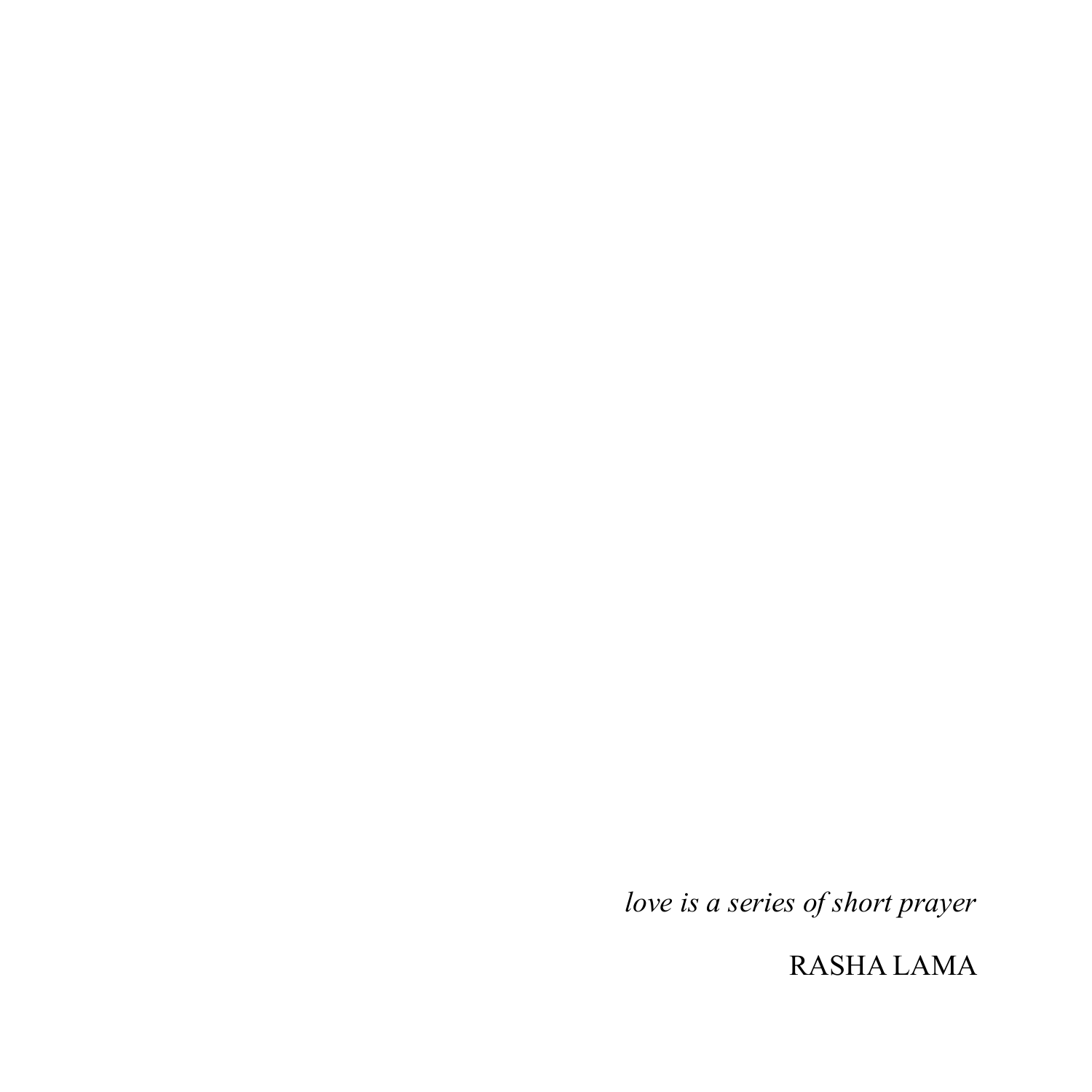### *CONTENTS*

### START

*Short prayer 1*

FALLING

- *White candle 2*
	- *Currents 3*
	- *Alignment 4*
	- *Departure 5*

# LOVING

- *Red candle 6*
- *Expansion 7*
- *Proclamation 8*
	- *Eternity 9*

# LEAVING

- *Black candle 10*
	- *Cursed 11*
	- *Lost 12*
	- *Request 13*

# END

*Renewal 14*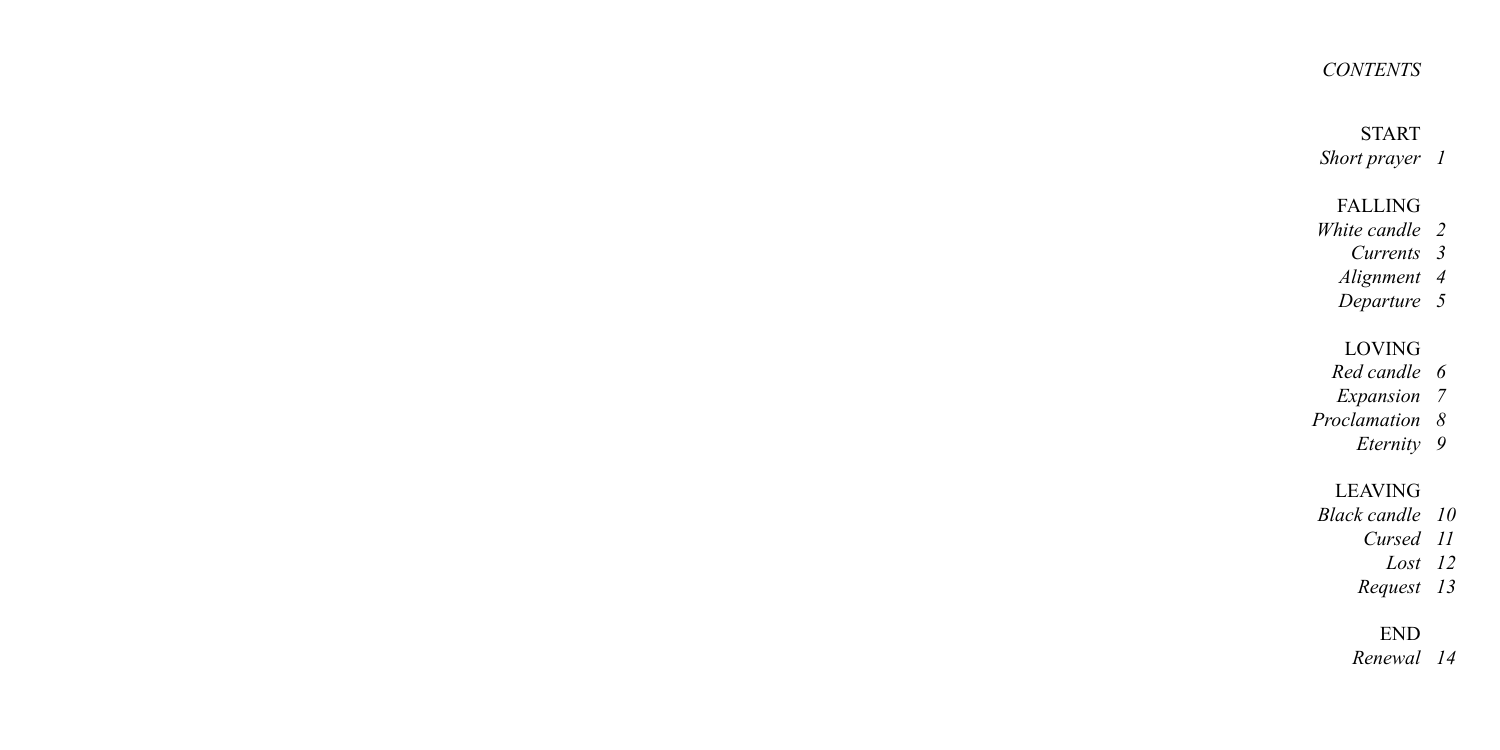# *Short prayer*

| I pray not the days away,  |                |  |  |  |  |  |  |
|----------------------------|----------------|--|--|--|--|--|--|
| the days away from you,    |                |  |  |  |  |  |  |
| nor the days               |                |  |  |  |  |  |  |
| I prayed                   | away from you, |  |  |  |  |  |  |
| I pray                     |                |  |  |  |  |  |  |
| that you will forever know |                |  |  |  |  |  |  |
|                            | how            |  |  |  |  |  |  |
| I pray                     | for you,       |  |  |  |  |  |  |
| and me                     | and you.       |  |  |  |  |  |  |
| in love.                   |                |  |  |  |  |  |  |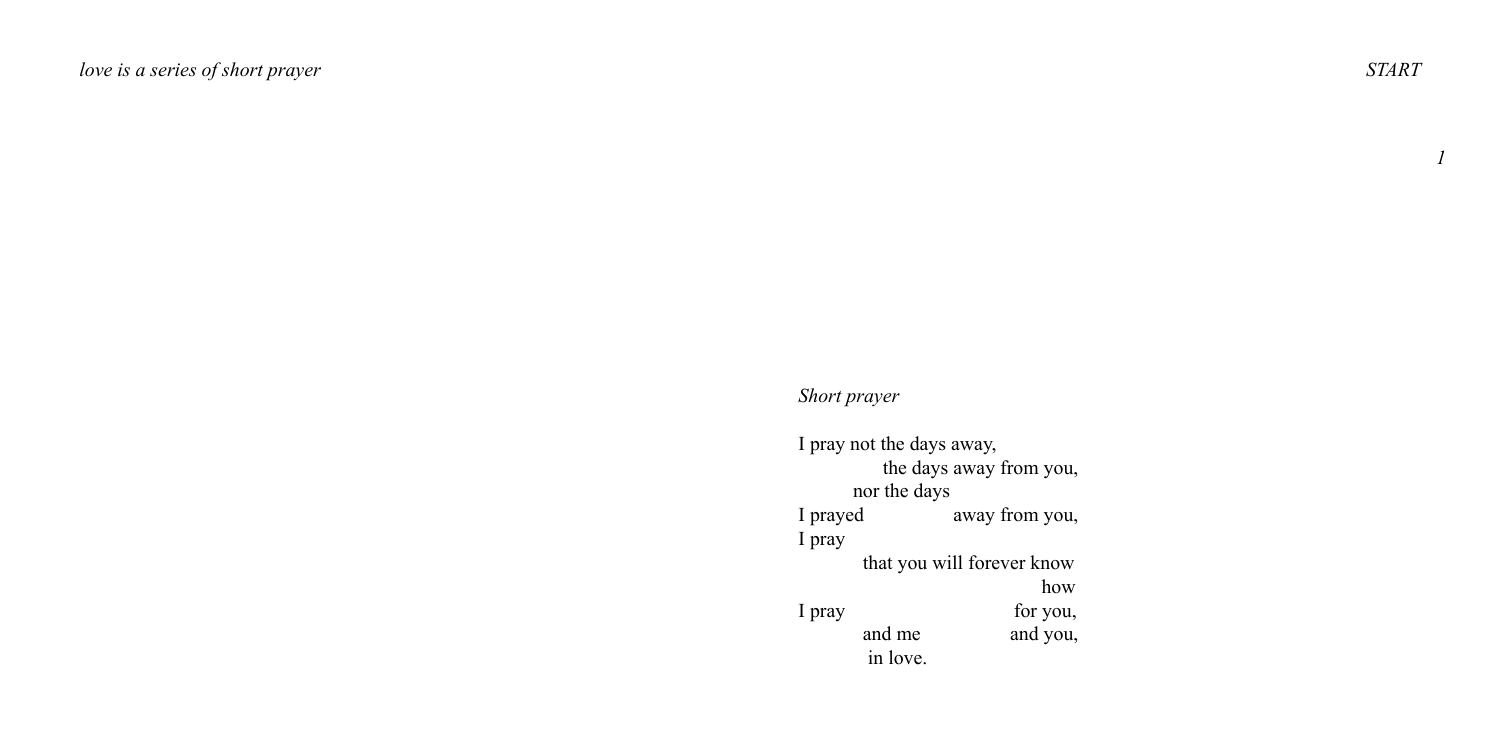### *Currents*

I can't sleep because when I close my eyes, I feel these currents slowly rocking me to you.

*White candle*

In the light of a candle, I look a certain way.

In the light of your presence, I feel another way.

My inhales suddenly match yours as we ripple in unison like waves in a calm sea, what feels so natural with the dunes of bed sheets under like formation of sand under waves.

Your breaths are my currents that push me to shore.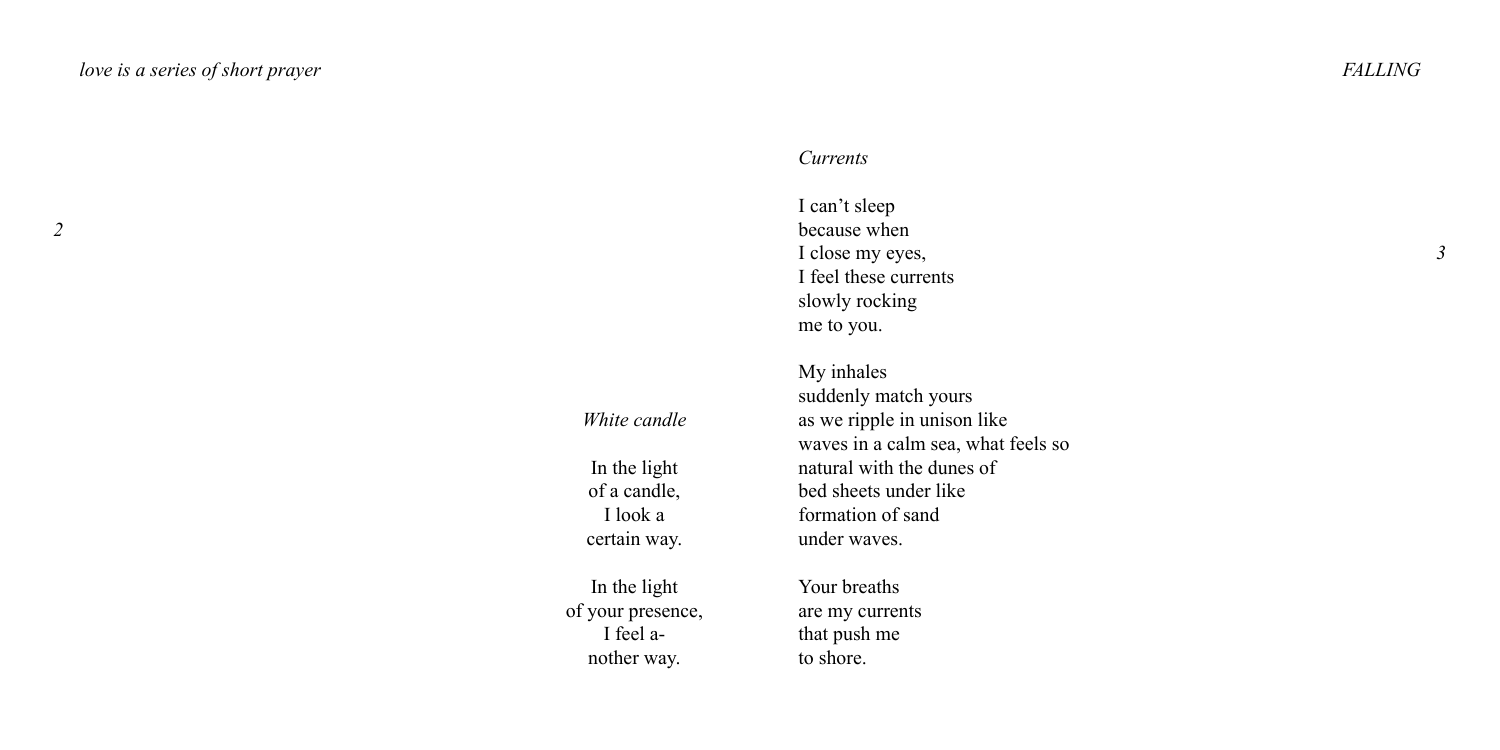| love is a series of short prayer | Alignment                  | Departure       | <b>FALLING</b> |  |
|----------------------------------|----------------------------|-----------------|----------------|--|
|                                  | Is it my hand              | There only are  |                |  |
|                                  | or yours                   | so many ways to |                |  |
|                                  |                            | touch a body.   |                |  |
|                                  | that touches               |                 |                |  |
|                                  | my                         | You touch       |                |  |
|                                  | body                       | more than       |                |  |
|                                  | completing its daily tasks | my body.        |                |  |
|                                  | of mess                    |                 |                |  |
|                                  | of life                    |                 |                |  |
|                                  | of love?                   |                 |                |  |
|                                  | Or is it                   |                 |                |  |
|                                  | our                        |                 |                |  |
|                                  | bodies                     |                 |                |  |
|                                  | dissolving into            |                 |                |  |
|                                  | one,                       |                 |                |  |
|                                  | one body, one              |                 |                |  |
|                                  | soul                       |                 |                |  |
|                                  | that beats                 |                 |                |  |
|                                  | as whole,                  |                 |                |  |
|                                  | and holds                  |                 |                |  |
|                                  | life                       |                 |                |  |
|                                  | in one palm?               |                 |                |  |
|                                  |                            |                 |                |  |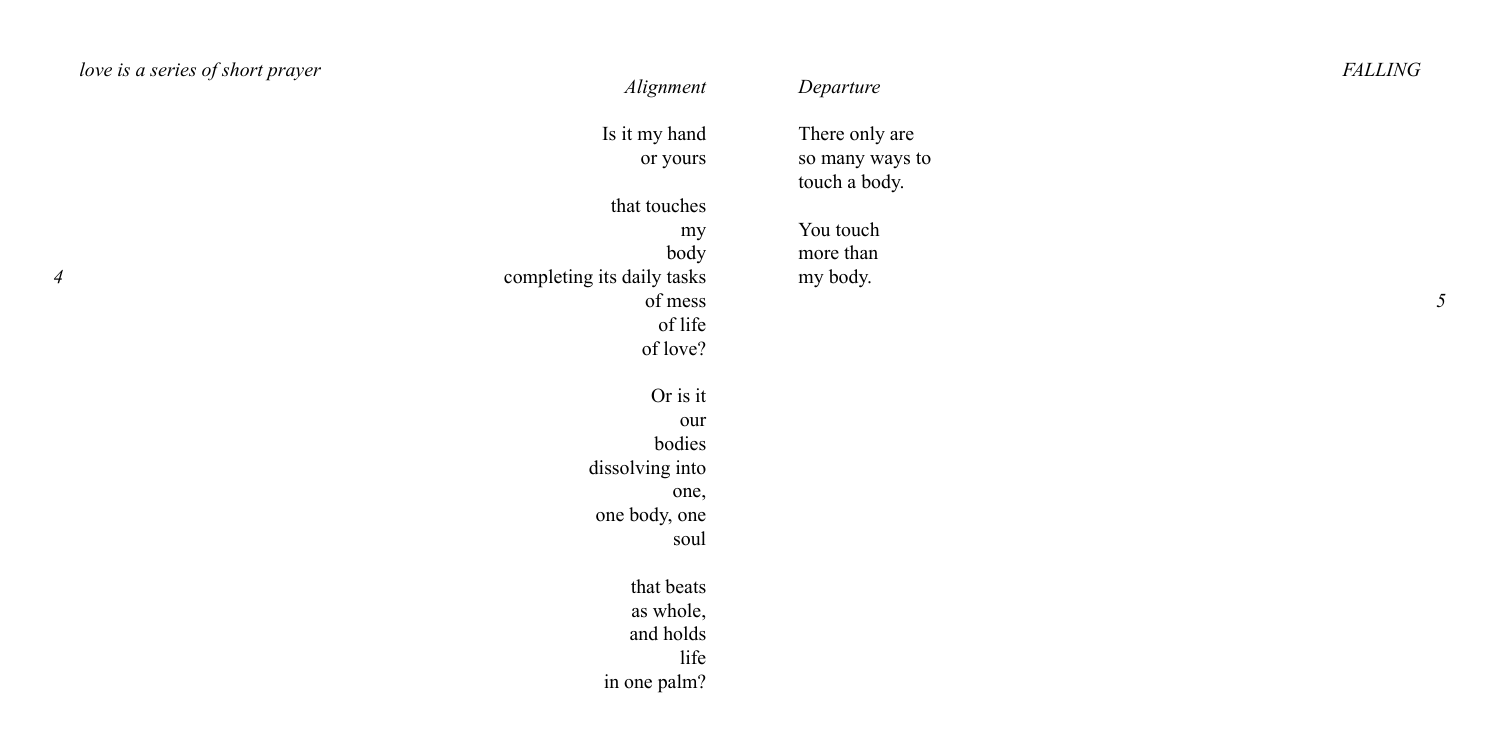# *love is a series of short prayer LOVING*

### *Expansion*

| This     |          | love     |               |                                         | is  |       |                         | of       |
|----------|----------|----------|---------------|-----------------------------------------|-----|-------|-------------------------|----------|
| a        |          | trombone |               | its<br>playing                          |     |       | only                    | note,    |
| οf       | a        |          | boat          | crossing its                            |     |       | last                    | channel, |
| a        | red      | that     |               | has found its final resting             |     |       |                         | spot,    |
| of       | a        |          |               | carrying away of blood and tears,       |     |       |                         |          |
| from     |          |          |               | velvet sheets sewn for hearts attached, |     |       |                         |          |
| $\sigma$ |          |          | a world       |                                         |     |       | that keeps spinning for |          |
|          | blushing |          | sunrises      | and                                     |     |       | bleeding                | sunsets. |
| This     |          | love     | $\frac{1}{1}$ | $\sigma$ f                              | the |       | sweetest                | poison   |
| that     |          |          | dipped can    | take you beneath                        |     |       |                         | the      |
| earth,   |          |          |               | far beyond where we need                |     |       | to                      | be,      |
| yet      |          |          | we            |                                         |     | still |                         | go.      |

How careless we can be to utter one confession in the dark and light fires enough to burn all darkness away: this fire won't stop.

*Red candle*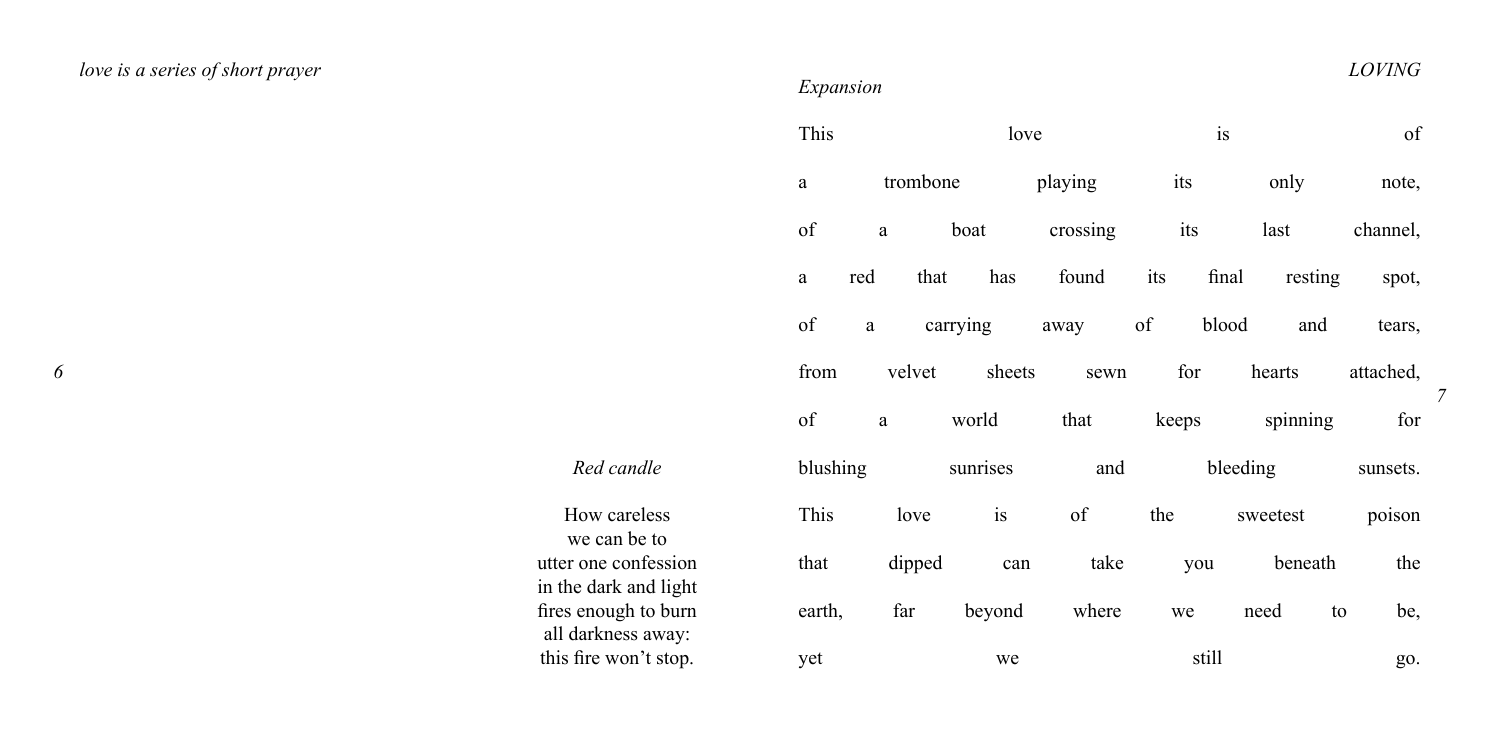### Is there Reason but your prints to my feet your kiss kneeling becoming dust for the pleasure of being nothing, being nowhere, but heart kissing its lover;

Is there Purpose but knowing that days pass where the buildings purr and cars roll and children cry, is there no law to say where you should be and I. to lay by your side, no postman to deliver destined poems for our vows, no posted warnings on buildings breaking our ground, no escape from my thoughts of you of Beauty, Reason, or Purpose:

# *Proclamation*

Is there Beauty but the light that passes or the eyes that wander over your face, your arms extending to me birds mid-flight;

Post me the letter declaring your hand does not belong in mine, and until then, I shall live every reason believing it was meant to be.

### *Eternity*

Where do clocks turn to face what face, where do I turn to run. if I have you here,

Tell me, where do we go from here if I have no place to run if home is here with you; Tell me, where does the time go when I'm here with you, where is there to go?

Stop the clocks, turn the hands back, my legs tied under yours. I do not rush to raise my eyes; the church bells are ringing outside. I kneel before the parting clouds, your parting eyes I pray to forever see.

Tell me, what is there more to want. to rush, to seek what could be found: I have found love in my own hand. I point no longer at time passing by. The bells are singing, can you hear? My heart is ticking, do you feel? I turn only to you.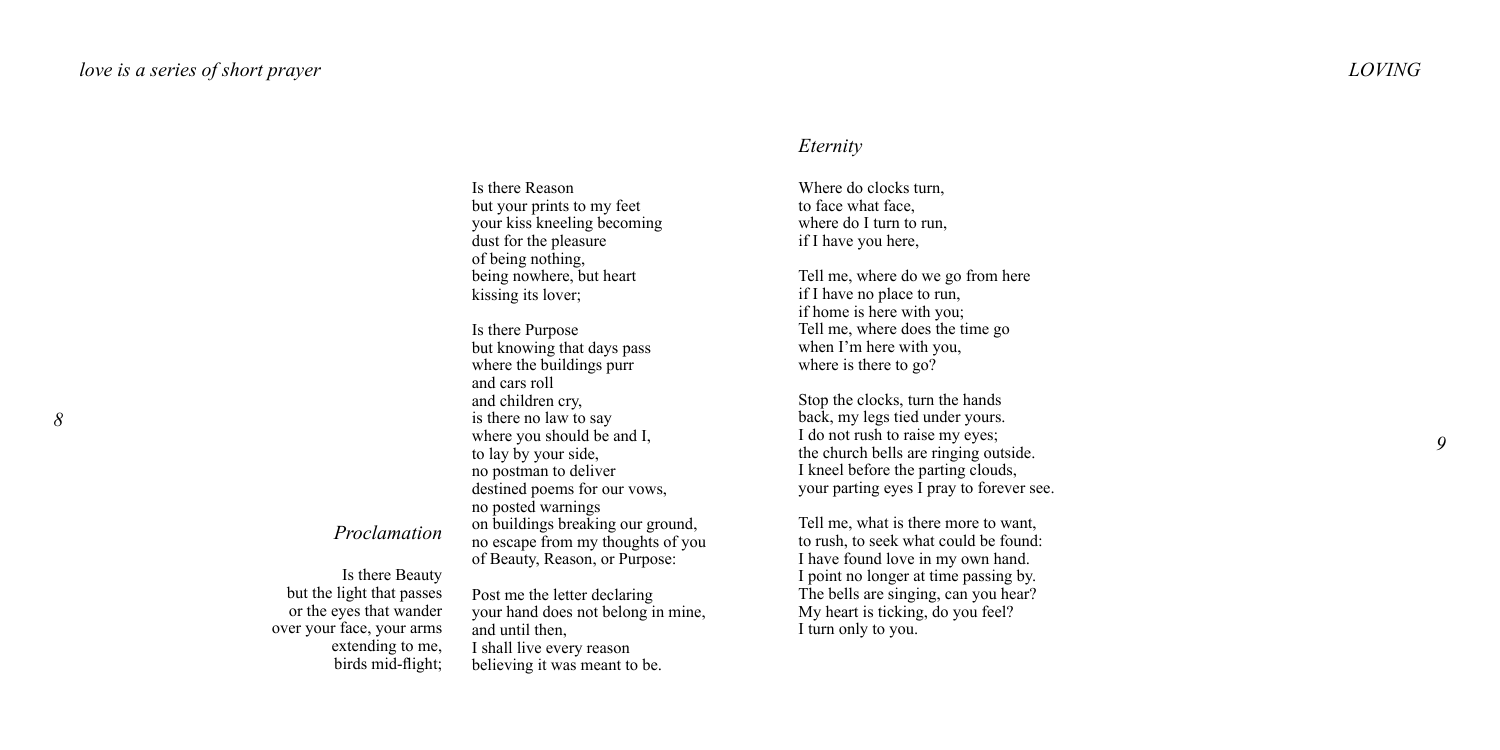There is not much to speak of, in me there is not much to speak of.

There is change, and the eyes stop finding themselves as reflections of the other.

There is forgetting of the way to move, to move the hand a bit too rigid for instinct.

And the mind, the mind that brings all but what time must bring on its own.

To think that I might have cursed myself, to loving and hurting as I forget that I am speaking.

How can I say it, how must I admit that I am no one, no thing to be loved

without getting you hurt?

This action of self-confession; I write to myself of her to punish,

I do not know how I have escaped without shards. without scars.

how I have left blood estranged, veins entangled, pain encountered.

I have forgotten (all these days of the sun's shining of my shadow hiding)

how I have hurt, killed, and hung hearts too weak to beat no trace to find.

And how, on the morning I rise (alone) I still call for names I have

cursed with my love.

But then, I see I am no one. nothing really to speak of.

That I, myself forget that I am speaking, breathing being some lover

to a man who finds his insanity in my eyes' reflection; to a man who

has found my becoming, far from where I have been estranged. This

man who had given me his trenches and words, his fire and smoke, to the man who

has found me change towards him, as I returned my heart to him who cursed

my loving as a sin from now on.

### *Black candle*

If I had taken the time, I would have noticed how I had left you alone in your deepest misery with false warmth and faded light.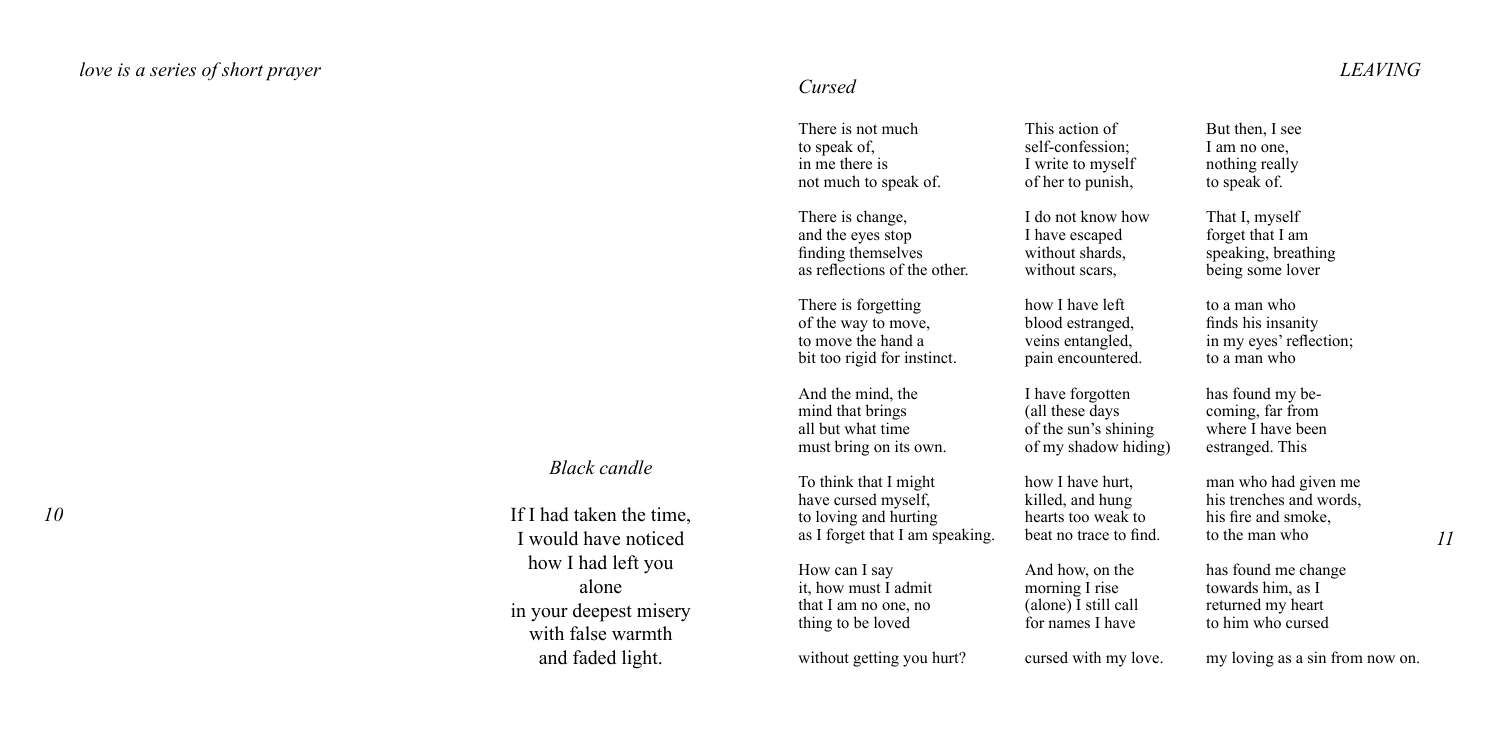### *Request*

If I should make my only lasting request in our quest of love (a conquest so great, I know), I should ask for just your embrace on the balcony overlooking the garden that grew with us, and I should ask you to trust me when I should say that before, my heart what was so young now, bleeds petals it knew only to grow, with you.

*Lost*

Poetry is pulling ties of every tongue that tried to tell tales of fortune and treasure of you and love together;

Loving you is pulling pain up from within and holding hands with what remains of lost sands that fell with time to rest at the hour of glass it became.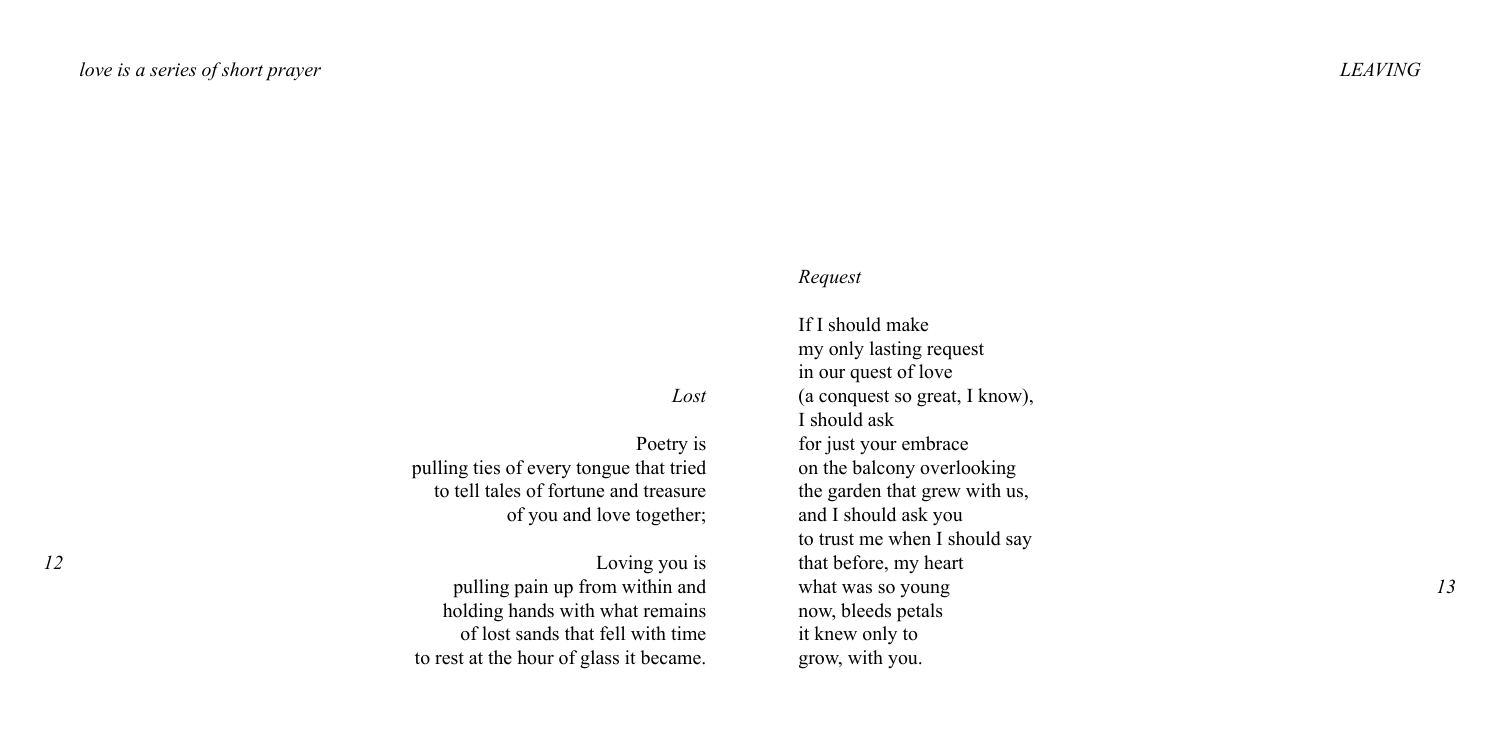### *Renewal*

The fountain in the park, that has heard us well in love and laughter,

is where I sit to pray if my heart will still pour after loving one like you.

At once, the fountain heard and poured all the same: This love will remain as a prayer in return.